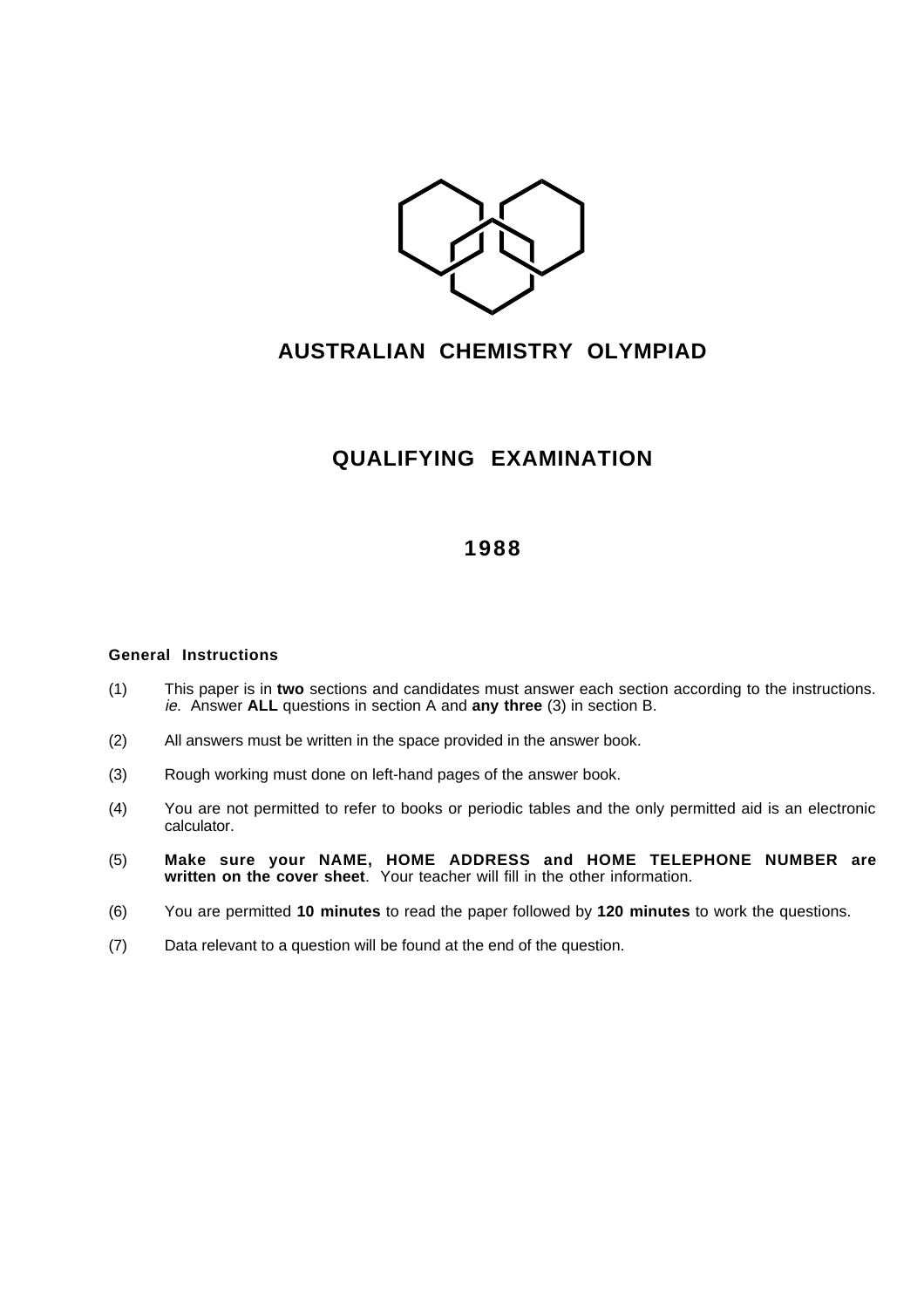- **SECTION A:** It is intended that candidates devote not more than **30 minutes to this section.** Answer **ALL** fifteen (15) questions in this section. Only one choice is allowed per question and this should be by clearly ticking the chosen answer box in **the answer book.** If you make a mistake, **correct it clearly** so that the examiners can read your answer.
- Q1 0.0005 moles of metal bromide were dissolved in water and required 40.0 mL of 0.025 M silver nitrate solution to complete precipitation of silver bromide. These results are consistent with a bromide with the formula:
	- $A. X<sub>2</sub>Br$
	- **B .** XBr
	- **C .** XBr2
	- **D .** XBr3
	- $E$ .  $X_2Br_3$
- Q2 A small quantity of each of the following is added to separate samples of an aqueous solution of ethanoic (acetic) acid. Which would leave the lowest concentration of ethanoate (acetate) ions?
	- **A .** sodium hydrogen carbonate solution
	- **B**. dilute hydrochloric acid
	- **C .** magnesium
	- **D**. dilute sodium hydroxide solution
	- **E .** ethanol
- Q3 What is the total number of isomeric carboxylic acids and esters having the molecular formula  $C_4H_8O_2$ ?
	- **A .** 6
	- **B .** 5
	- **C .** 4 **D .** 3
	- **E .** 2
	-
- Q4 Some alkanes may be prepared by adding an alkyl iodide (iodoalkane) dropwise to sodium in a suitable inert solvent.
	- eg.  $2CH_3I + 2Na \longrightarrow C_2H_6 + 2Nal$

If a mixture of iodomethane and iodoethane is used as a starting material, the product will contain

- **A .** propane only.
- **B .** ethane and butane.
- **C .** ethane, propane and butane.
- **D.** methane, ethane, propane and butane.
- **E .** ethane, propane, 2-methylpropane.
- Q5 Which of the following is the most polar molecule? ie. has the highest permanent electric dipole, CHCl3,  $SF_6$ ,  $SnCl_4$ ,  $BF_3$ ,  $CO_2$ .
	- **A .** CHCl3
	- **B .** SF6
	- **C .** SnCl4
	- **D .** BF3
	- **E .** CO2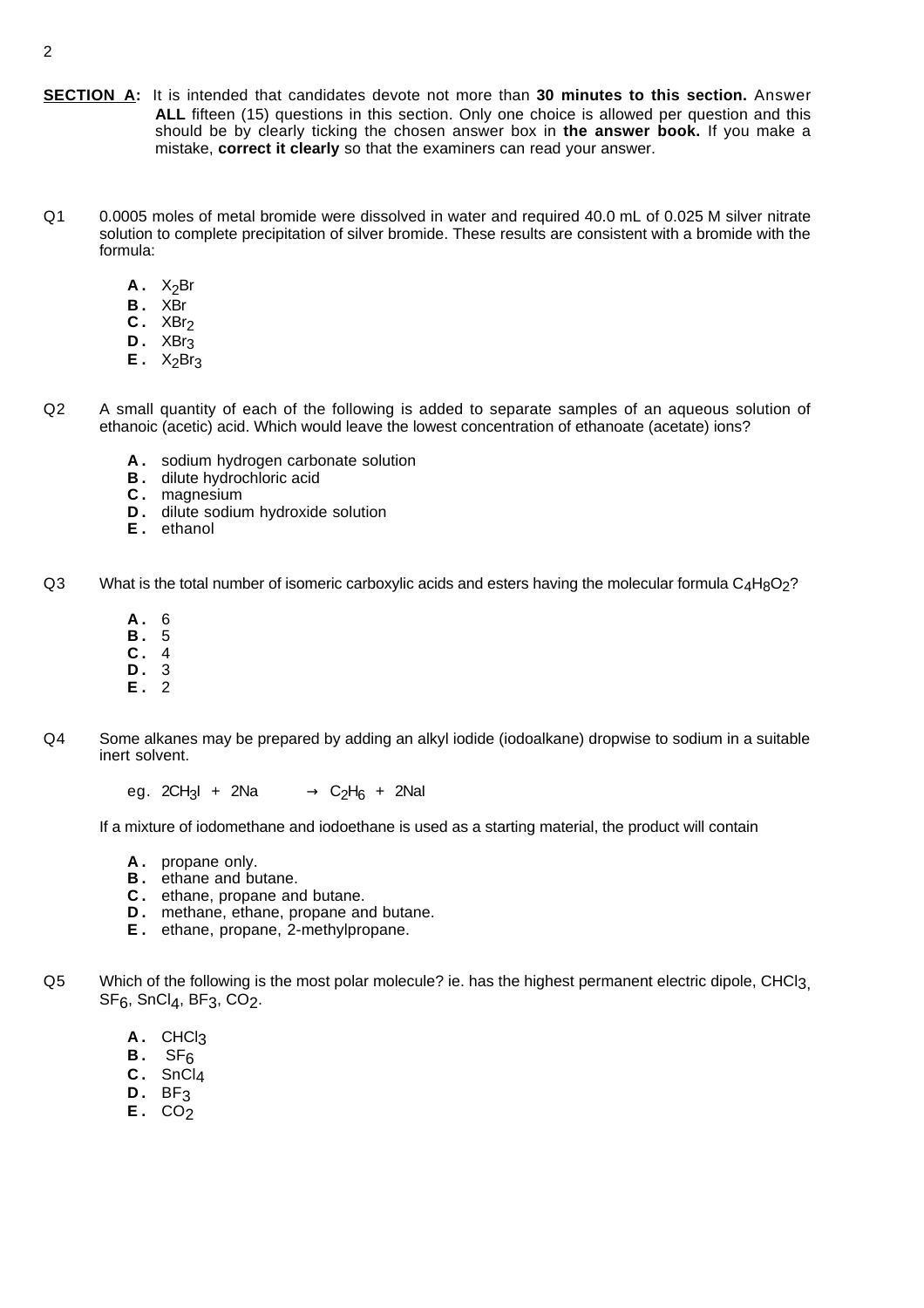- Q6. When pure ammonium chloride is dissolved in pure water, the pH of the resulting solution is NOT 7. This is because
	- A. Ammonium ions accept protons from water molecules leaving free OH<sup>-</sup> ions in solution.
	- **B**. Ammonium ions donate protons to water molecules forming H<sub>3</sub>O<sup>+</sup> ions in solution.<br>**C.** Ammonium ions combine with water molecules to give the weak base, ammonium
	- **C.** Ammonium ions combine with water molecules to give the weak base, ammonium hydroxide.
	- **D.** Ammonium ions make the solution alkaline.<br>**E.** Chloride ions make the solution acidic
	- **E.** Chloride ions make the solution acidic.
- Q7 The diagram below shows part of the skeleton of the Periodic Table in which elements are indicated by letters which are not their usual symbols.



Which one of the following statements is correct?

- **A .** The greatest ionic character of compounds formed by reaction of pairs of the listed elements would be exhibited by the compound with the formula,  $M_2Q$ .
- **B**. The J<sup>2+</sup> ion is coloured and has an electronic configuration of 1s<sup>2</sup>, 2s<sup>2</sup>, 2p<sup>6</sup>, 3s<sup>2</sup>, 3p<sup>6</sup>, 3d<sup>7</sup>.
- **C .** The carbonate of compound H is insoluble in water.
- **D.** Element R is a gas at room temperature.
- **E.** Element T is an inert gas with an electronic configuration 1s<sup>2</sup>, 2s<sup>2</sup>, 2p<sup>6</sup>, 3s<sup>2</sup>, 3p<sup>6</sup> 3d<sup>10</sup>, 4s<sup>2</sup>, 4p6.
- Q8 Iodate ions (IO<sub>3</sub>) can be reduced to iodine by iodide ions. The half-equations which represent the redox reactions are:

 $10_3^{\circ}$  (aq) + 6H<sup>+</sup> (aq) + 5e  $\longrightarrow \frac{1}{2}I_2$  (s) + 3H<sub>2</sub>O (l)  $I^-(aq) \longrightarrow \frac{1}{2}I_2(s) + e$ 

How many moles of iodine are produced for every mole of iodate ions consumed in the reaction ?

**A .** 0.5 **B .** 1 **C .** 2.5 **D .** 3 **E .** 5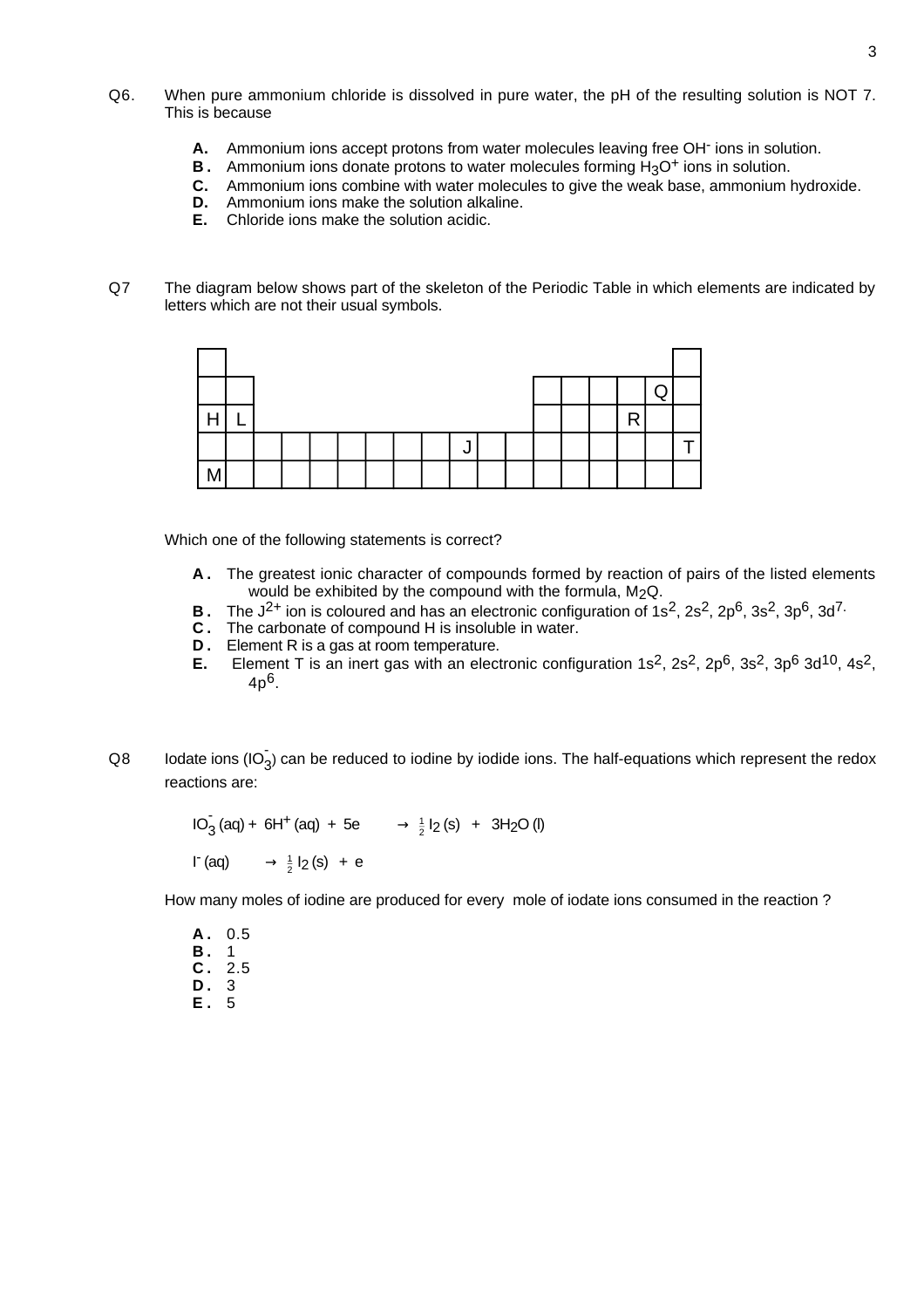Q9 During electrolysis in the cell below, 1.05 g copper is deposited on electrode X. Which one of the following statements is correct? (Relative atomic masses  $Cu = 63$ , Ag = 108).



- **A .** The mass of silver electrode W decreases by 3.60 g.
- **B**. The mass of silver deposited on electrode Y during the electrolysis is 1.80 g.
- **C .** Z is a salt-bridge.
- **D**. The concentration of copper ions in solution decreases during the electrolysis.
- **E .** The flow of negative charge is from right to left in Z.
- Q10. The phase properties of a pure substance X are represented by the graph shown below.



For this system which one of the following statements is true?

- **A .** The boiling point of the substance at atmospheric pressure is **(c).**
- **B**. The phase transition shown as  $(a) \rightarrow (h)$  represents a sublimation process.
- **C .** At pressure **(d)** the substance melts at temperature **(e).**
- **D**. The point represented by (f) is the triple point for the substance.
- **E .** The point represented by **(f)** is the critical point for the substance.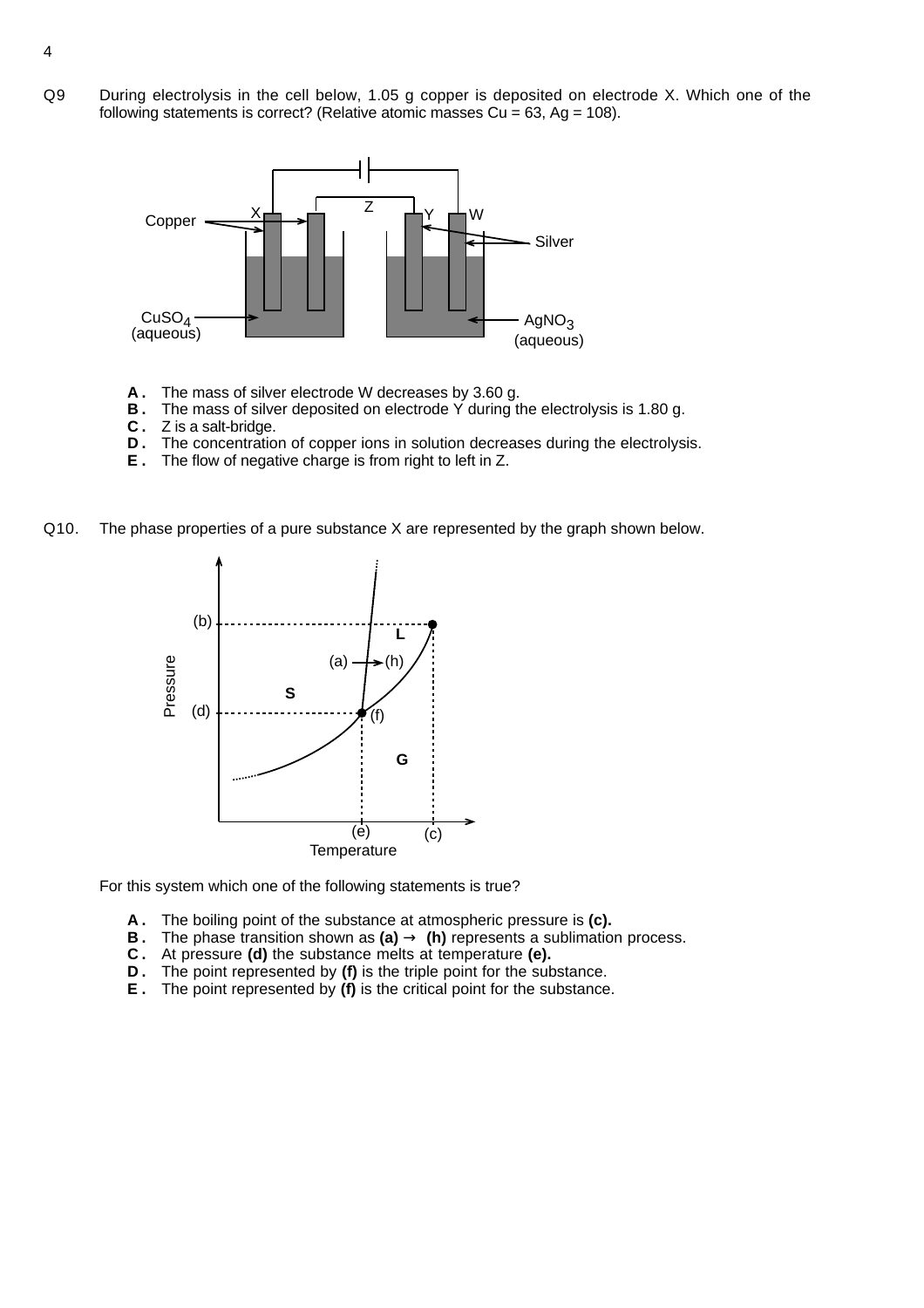- Q11. A strong diprotic acid is dissolved in water at 25<sup>o</sup>C to yield a solution of pH 2.63. The concentration of acid in this solution in mol  $L^{-1}$  is between:
	- **A .** 0.1 and 0.5.
	- **B .** 0.05 and 0.1.
	- **C .** 0.01 and 0.05.
	- **D .** 0.005 and 0.01.
	- **E .** 0.001 and 0.005.
- Q12. Under which set of conditions is the ionic product of water,  $K_W$ , constant at a given temperature in aqueous systems?
	- **A .** in dilute acidic but not dilute alkaline solutions.
	- **B .** in dilute alkaline but not dilute acidic solutions.
	- **C .** in both dilute acidic and alkaline solutions.
	- **D**. only at the equivalence point of a strong acid-strong alkali titration.
	- **E .** only in pure water.
- Q13. When an aluminium atom is bombarded with  $\alpha$ -particles, phosphorus may be formed according to the following equation.

$$
^{27}_{13}Al + ^{4}_{2}He \longrightarrow ^{30}_{15}P + X
$$

In this process the particle X emitted is a

- **A .** β -particle
- **B .** hydrogen atom.
- **C .** γ-ray.
- D. proton.
- **E .** neutron.
- Q14. In 1886 an American student, Charles Hall devised a relatively inexpensive process to produce aluminium metal. This process (called the Hall-Heroult process) is now employed to produce over 20 megatonnes of aluminium annually. The basic process may be summarised as follows:

electrolyse molten material with carbon electrodes aluminium at the **(e)** pure  $\mathsf{Al}_2\mathsf{O}_3.3\mathsf{H}_2\mathsf{O}$ mix with **(d)** melt at 1000°C **hot concentrated**<br> **(a)** product **(b)** bubble gas **(c)**<br>
to change pH (aqueous solution) **(a)** impure  $Al_2O_3.3H_2O$ (bauxite)

Which of the following entries correctly summarises the reagents, electrodes and products of the process?

|                | (a)                                                                            | (b)                                                             | (c)                                                          | (d)                                                                                                             | $(e)$ .                                |
|----------------|--------------------------------------------------------------------------------|-----------------------------------------------------------------|--------------------------------------------------------------|-----------------------------------------------------------------------------------------------------------------|----------------------------------------|
| А.<br>В.<br>D. | <b>NaOH</b><br><b>NaOH</b><br>C. H <sub>2</sub> SO <sub>4</sub><br><b>NaOH</b> | ді3+<br>NaAIO <sub>2</sub><br>$Al2(SO4)3$<br>NaAlO <sub>2</sub> | HF.<br>CO <sub>2</sub><br>NH <sub>3</sub><br>CO <sub>2</sub> | Na <sub>3</sub> AIF <sub>6</sub><br>NaF<br>Na <sub>3</sub> AIF <sub>6</sub><br>Na <sub>3</sub> AIF <sub>6</sub> | Cathode<br>Anode<br>Cathode<br>Cathode |
| Е.             | NaF                                                                            | NaAlF <sub>4</sub>                                              | F <sub>2</sub>                                               | CaF <sub>2</sub>                                                                                                | Anode                                  |

**Note**: NaAlO<sub>2</sub> when hydrated has the formula NaAl(OH)<sub>4.</sub>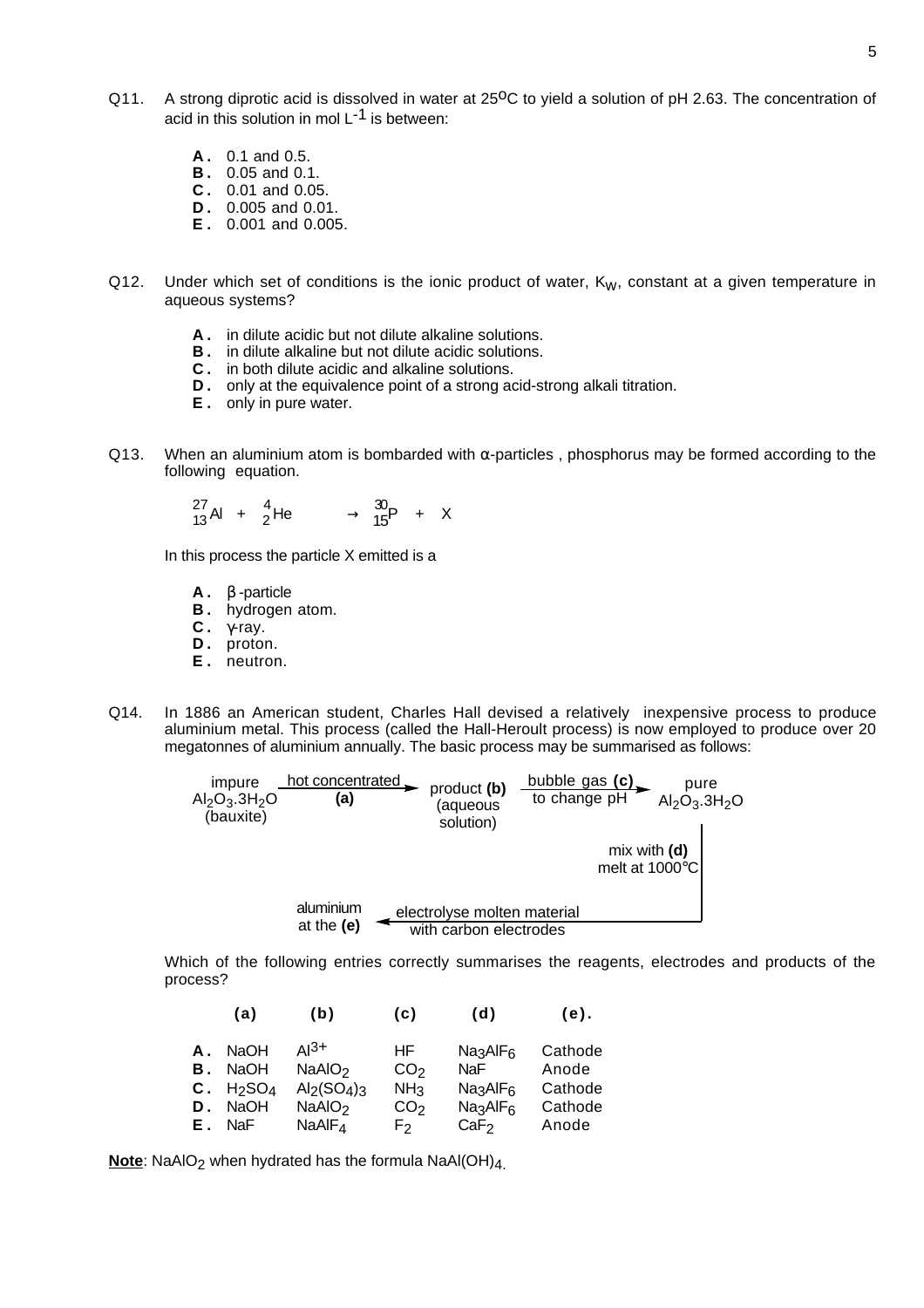Q15 Aliphatic aldehydes are frequently prepared by oxidising primary alcohols with sodium dichromate in 5M aqueous sulfuric acid at 100<sup>o</sup>C. However, over oxidation of the aldehyde to the carboxylic acid readily occurs and this necessitates careful choice of the experimental method.

Given the boiling points of butanal (74.8<sup>o</sup>C), butan-1-ol (117<sup>o</sup>C) and butanoic acid (163.3<sup>o</sup>C) suggest which of the following arrangements of apparatus would be most useful to a chemist seeking the maximum yield of butanal from butan-1-ol? [Note. in each case the reaction flask is heated at 100<sup>o</sup>C on a water bath and sodium dichromate is dissolved in 5M aqueous sulfuric acid.]



**E .** 5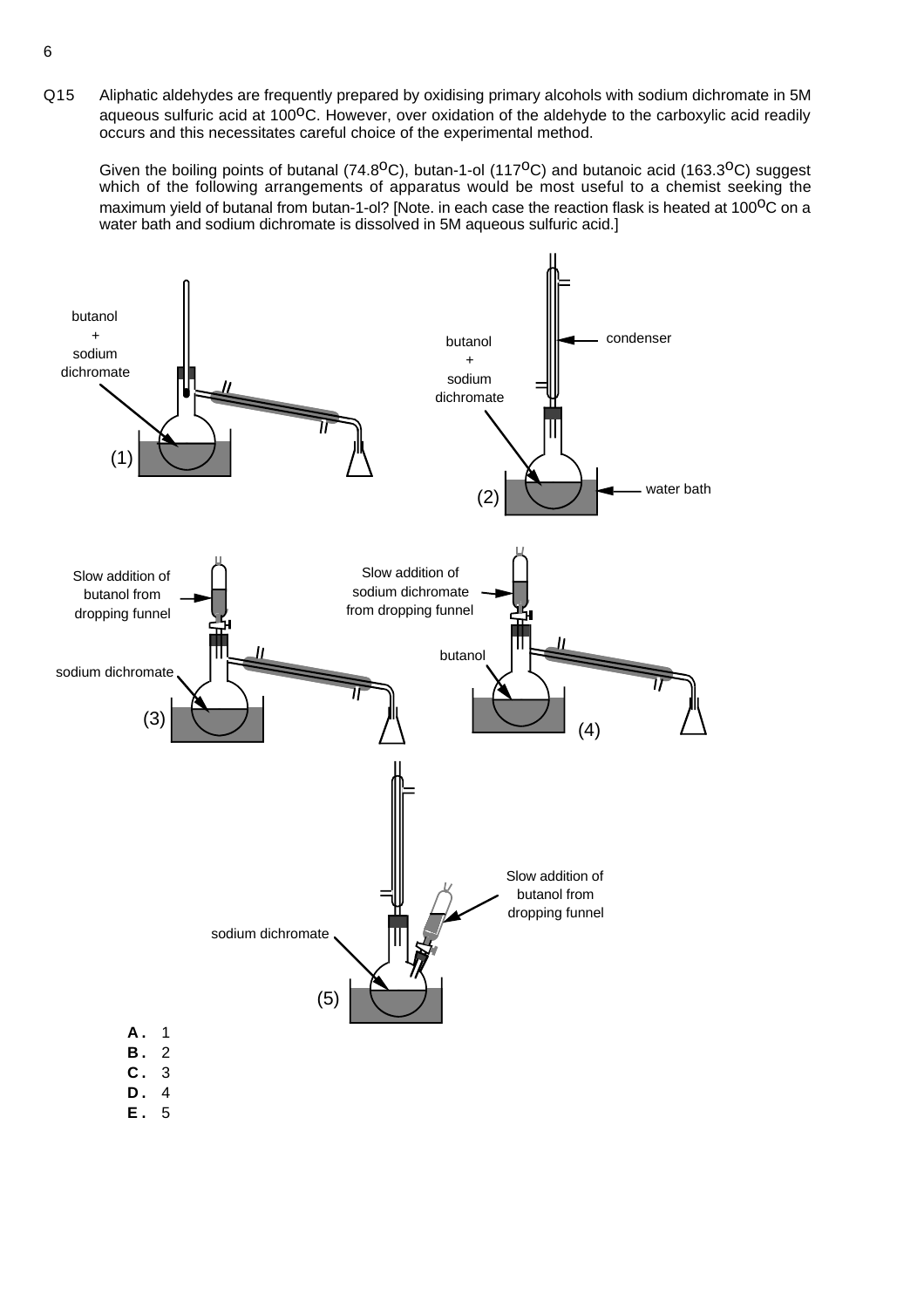- **SECTION B:** Candidates should answer any **three** (3) of the four questions in this section. Be sure that **ALL** relevant working is shown in your answers to numerical questions. You should devote 90 minutes to this section.
	- 16. (a) A chemist opened a cupboard to find four bottles containing water solutions, each of which had lost its label. Bottles 1, 2 and 3 contained colourless solutions, whilst Bottle 4 contained a blue solution. The labels from the bottles were lying scattered on the floor of the cupboard. They were:-

copper(II) sulfate lead nitrate hydrochloric acid sodium carbonate

By mixing samples of the contents of the bottles, in pairs, the chemist made the following observations:

| Bottle 1 + Bottle 2 | white precipitate      |
|---------------------|------------------------|
| Bottle 1 + Bottle 3 | white precipitate      |
| Bottle 1 + Bottle 4 | white precipitate      |
| Bottle 2 + Bottle 3 | colourless gas evolved |
| Bottle 2 + Bottle 4 | no visible reaction    |
| Bottle 3 + Bottle 4 | blue precipitate       |
|                     |                        |

- (i) For each bottle identify the contents. Briefly explain the reason(s) for each identification that you have reached. Support your answers with appropriate equations.
- (ii) Using any other apparatus or reagents that you wish, describe an additional chemical test which could be used to confirm the identity of the contents of **EACH** bottle. Support your tests with appropriate equations.
- (b) An impure sample of the mineral azurite was analysed for copper by three analytical procedures.
	- A. Gravimetric analysis as copper (II) oxide.
	- B. Electrochemical deposition of metallic copper on a platinum cathode.
	- C. Indirect volumetric analysis by reaction with iodide ion ( see below),

 $2Cu^{2+}(aq) + 4I'(aq) \longrightarrow 2CuI(s) + I<sub>2</sub>(aq)$ 

and subsequent titration of the liberated iodine with a standard solution of sodium thiosulfate.

 $I_2(aq) + 2Na_2S_2O_3(aq) \longrightarrow Na_2S_4O_6(aq) + 2Na(aq)$ 

The most accurate procedure showed that the azurite sample contained 12.70% copper.

In the gravimetric method a 50.0 g sample of azurite, was crushed, excess 4 mol  $L<sup>-1</sup>$  H<sub>2</sub>SO<sub>4</sub> added, and the procedures outlined in the flow diagram below carried out.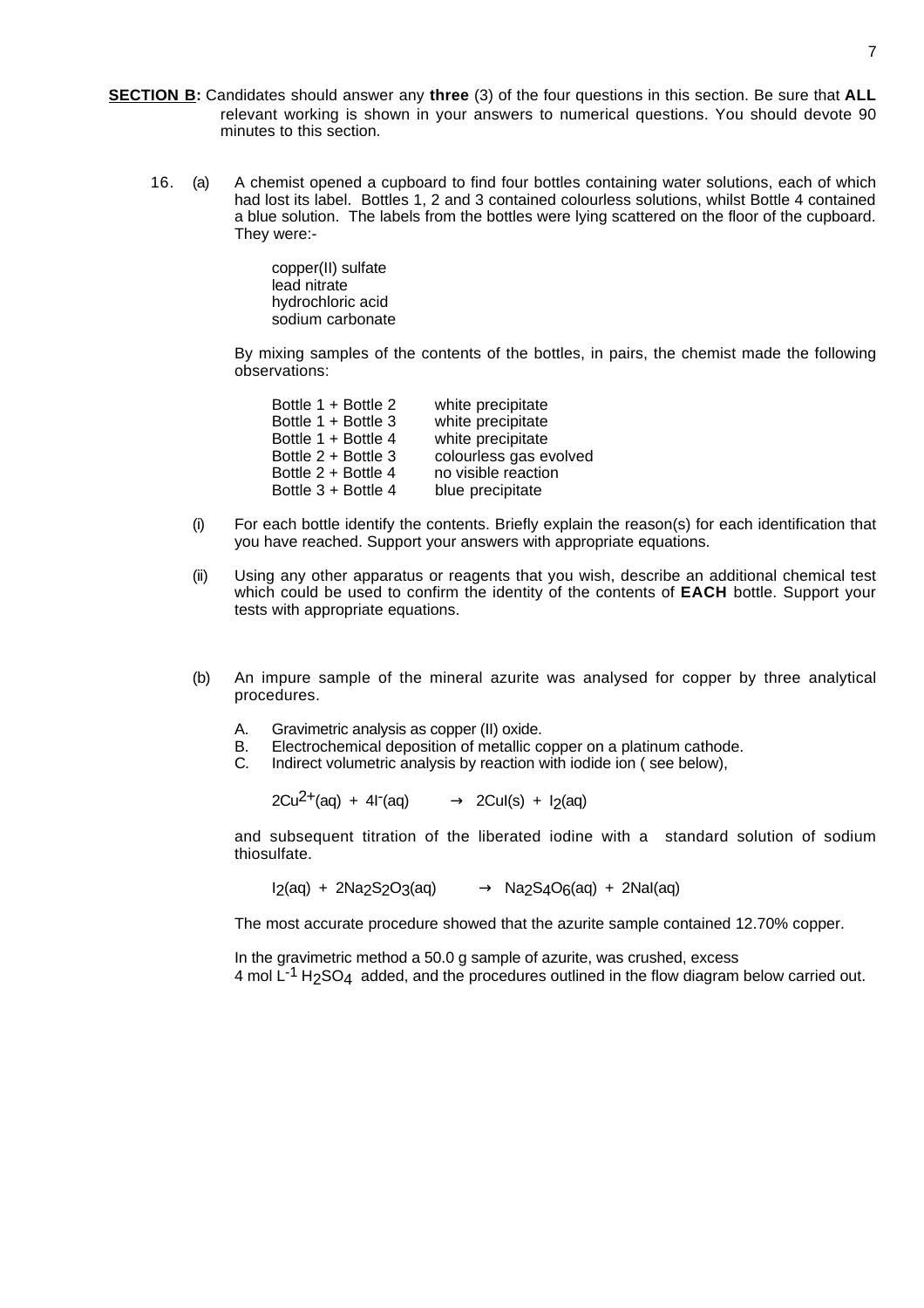

- (i) Calculate the mass of copper (II) oxide which would be formed if the gravimetric procedure commenced with 50.0 g of the mineral.
- (ii) If instead of the gravimetric analysis, an aliquot(sample) comprising 1/40th of the total solution of copper (II) sulfate had been subjected to electrochemical analysis using a voltage of 2 volts and a current of 1 ampere, how many minutes would have elapsed before all the copper was deposited on the cathode?
- (iii) If instead of the gravimetric analysis, an aliquot(sample) comprising 1/100th of the copper(II) sulfate had been adjusted to pH 5 and analysed via the iodometric procedure, what volume of 0.0500M sodium thiosulfate would have been required to consume all the iodine liberated?
- (iv) Which of the above analytical methods (A-C) would yield the most accurate results? Explain your answer.
- DATA: Relative atomic masses: Cu=63.55, I=126.9, Na=22.99, O=16.00, S=32.06.
	- 1 faraday =  $96,486$  coulombs.
	- 1 coulomb =1 amp sec.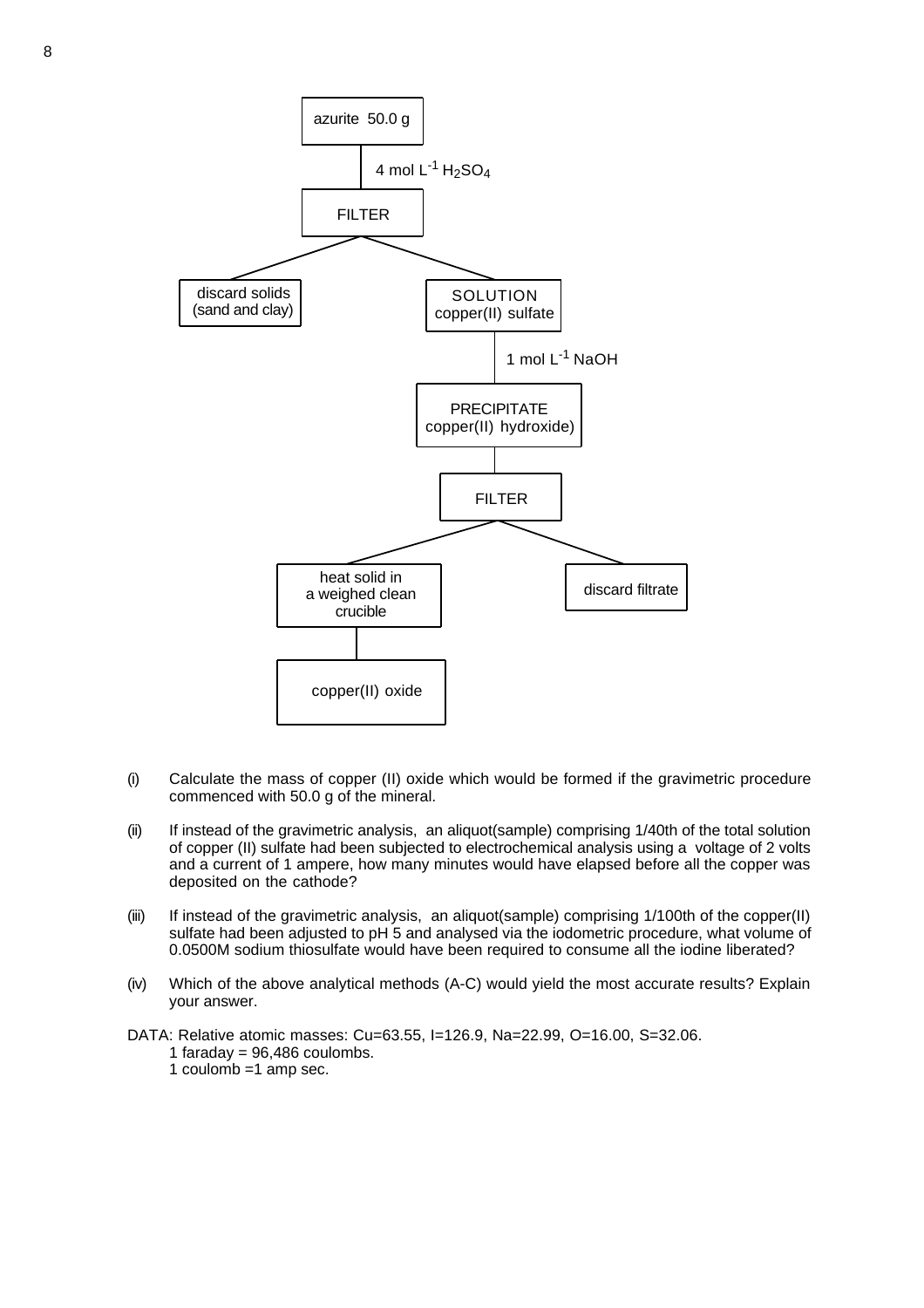17. For the following reaction, in which reactants and products are in the gas phase,

$$
I_2(g) + Br_2(g) \quad ^{-3} - 2lBr(g)
$$

the magnitude of equilibrium constant  $K<sub>c</sub>$  is 280 at 150 $^{\circ}$ C.

- (a) Write an expression for the equilibrium constant and give the units of  $K_c$ .
- (b) For gas phase reactions an alternative equilibrium constant  $K<sub>D</sub>$  may be defined in terms of the partial pressures of the reactants and products. In the case of the reaction above

$$
K_p = \frac{(P_{IBr})^2}{(P_{I2}).(P_{Br2})}
$$

Assuming that all components in the equilibrium behave as ideal gases, deduce the relationship between  $K_p$  and  $K_c$  and give the value of  $K_p$  at 150°C.

- (c) A sample of IBr is placed in an evacuated closed vessel. After reaching equilibrium at  $150^{\circ}$ C, the partial pressure of IBr was measured as 20.2kPa (0.20 atm). What are the pressures of  $I_2(g)$ and  $Br<sub>2</sub>(q)$  in the vessel at that point? How would these three values change if 10.1kPa (0.1 atm) of helium was pumped into the vessel?
- (d) Assuming the forward and reverse reactions are elementary (ie. single step), what would the rate law expressions be for the forward and reverse reactions?
- (e) How would the presence of a catalyst affect the ratio of the forward and reverse rate constants?
- (f) Given that the rates of both the forward and reverse reactions are increased by irradiation of the system with white light,
	- (i) decide if light is acting as a catalyst.
	- (ii) explain whether or not this observation is consistent with the assumption of elementary reactions.
- (g) Given that the bond dissociation energies for the species involved are

| 12  | +151.5 kJmol <sup>-1</sup> |
|-----|----------------------------|
| Br2 | +192.9 kJmol <sup>-1</sup> |
| IBr | +177.8 kJmol <sup>-1</sup> |

estimate the heat of formation (standard enthalpy) for 1 mole of IBr (g) from the elements.

(h) Given that the equilibrium constant  $K_c$  can be related to the standard enthalpy of formation (∆H°) and entropy of formation (∆S°) by the relationship

$$
InK_C = 2.303 \log K_C = \frac{\Delta S^\circ}{R} - \frac{\Delta H^\circ}{RT}
$$

where T is temperature in Kelvin and R is the universal gas constant.

Calculate the value of the  $\frac{\Delta S^{\circ}}{R}$  term in the above equation and explain its significance in the determination of  $K_C$  at 150 $\degree$ C

DATA:  $R = 8.314$  JK<sup>-1</sup>mol<sup>-1</sup>.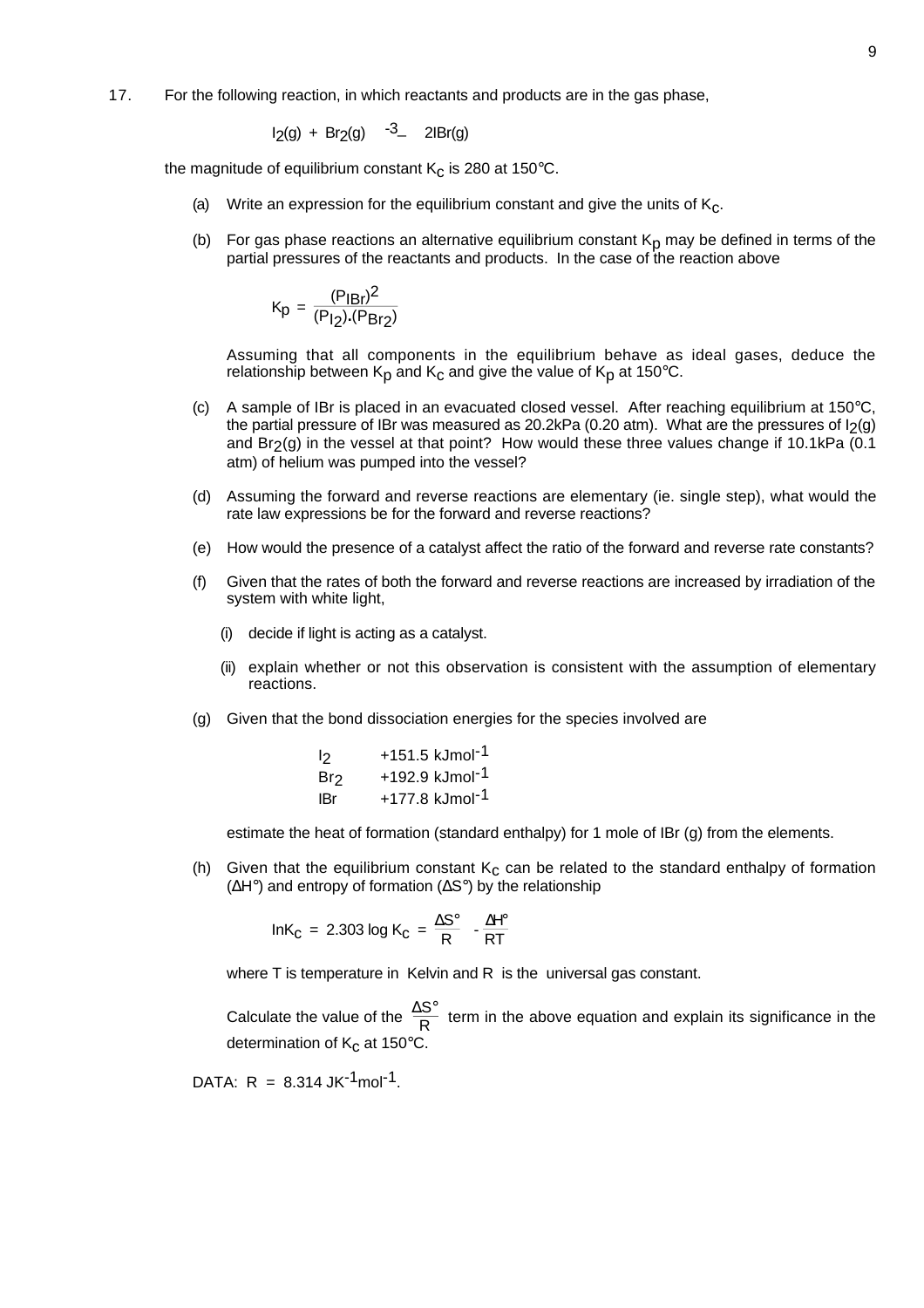18. (a) In a colony of honey bees, the queen bee excretes a substance that keeps the sterile female workers subservient and also acts as a sex attractant for the drones. Microanalysis of this "queen bee substance", Q, gives 65.2% C, 8.75% H, with the remainder being oxygen. Q is acidic and careful titration of a 43.7 mg sample of Q with 0.0100 M aqueous sodium hydroxide (phenolphthalein indicator) gave a 23.7 mL titre. The volatility of Q was indicative of a relative molecular mass in the vicinity of 200.

What is the molecular formula of Q? What combinations of functional groups may be present in acidic compounds of this formula?

(b) Q reacts with hydrogen gas in the presence of finely divided platinum metal to give a substance A. Further reduction of A with sodium borohydride (NaBH4) in ethanol gives substance B which is easily dehydrated on warming with strong sulfuric acid to a major alkene product C (along with some minor isomeric alkenes).

What functional groups are consistent with the above reactions?

(c) Cleavage of the alkene linkage in C by oxidative ozonolysis gives only two fragments, identified as acetic acid (CH3COOH) and a straight chain aliphatic dicarboxylic acid D. Similar oxidative cleavage of Q itself also yields two fragments, oxalic acid (HOOC-COOH) and a substance E which contains a carboxylic acid group.

From this information deduce the full structure of the queen bee substance, Q, along with all the other compounds A-E. How many stereochemical isomers are possible for Q? Draw them.

DATA: Relative atomic masses:  $C = 12.01$ ,  $O = 16.00$ ,  $H = 1.01$ .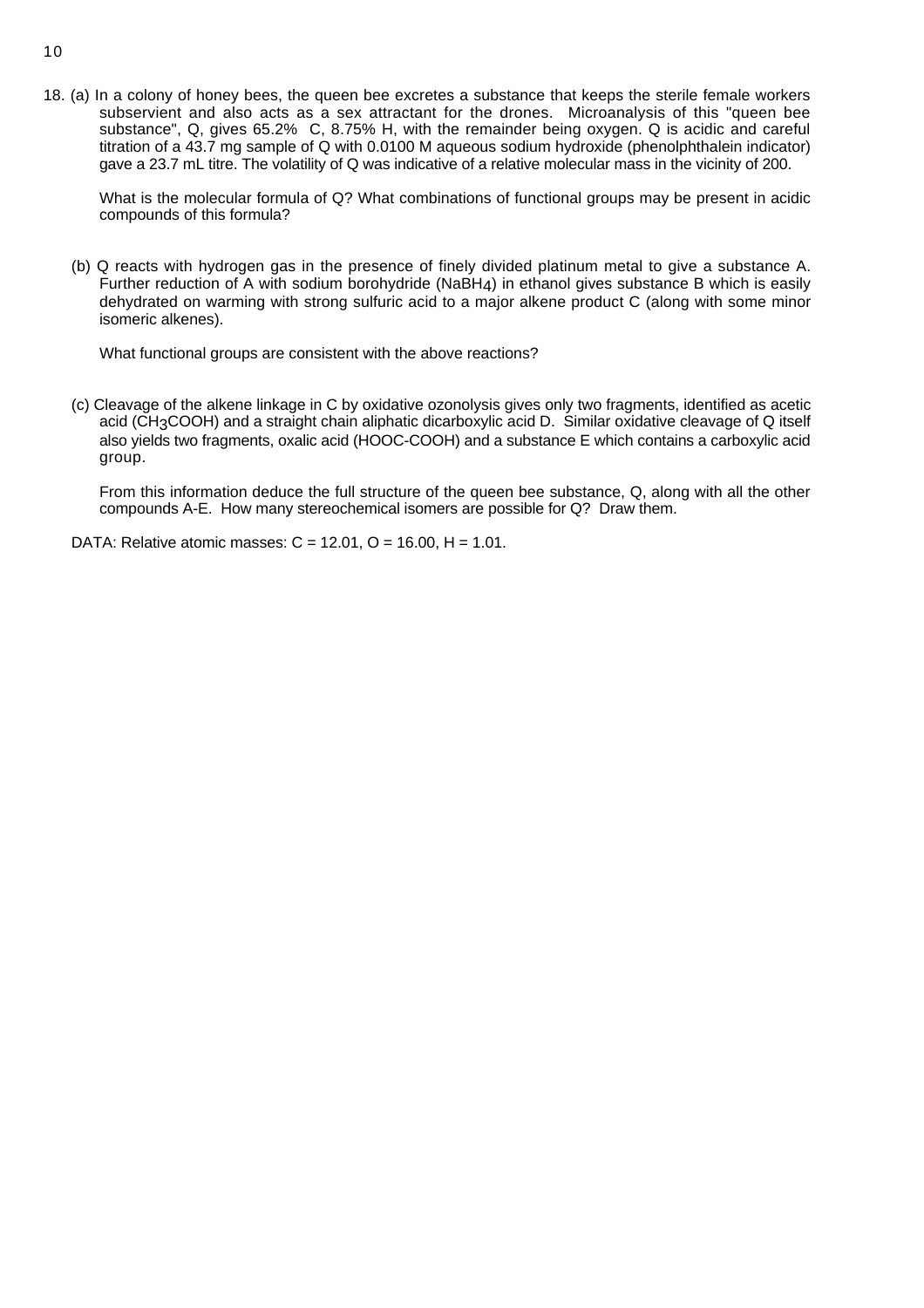19. Transition metal ions,  $M<sup>n+</sup>$ , are known to bind a variety of charged and neutral species, known as LIGANDS, and abbreviated as L, to give complex ions of the type  $ML_n^{m+}$ . Examples of neutral ligands are  $NH<sub>3</sub>$  and H<sub>2</sub>O, and of anionic ligands Cl<sup>-</sup> and Br<sup>-</sup>. Two of the most commonly formed types of complex ions are ML<sub>4</sub><sup>m+</sup> and ML<sub>6</sub><sup>m+</sup> in which the central metal ion is surrounded by four or six ligands, respectively. (The number of ligands bound to the metal ion is referred to as the COORDINATION NUMBER of the complex ion.) In complex ions of the type  $ML_4^{m+}$  the ligands adopt a tetrahedral(A) or square-planar(B) geometry whereas for ML<sub>6</sub><sup>m+</sup> an octahedral(C) arrangement of ligands about the metal ion is observed:



For example  $\rm [Cu(NH_3)_4]^{2+}$  has type A, Pt(NH<sub>3</sub>)<sub>2</sub>Cl<sub>2</sub> has type B and  $\rm [Co(H_2O)_6]^{2+}$  type C structure. The second example also exists in two isomeric forms:



The cis isomer is marketed as cisplatin and is one of the most potent anti-tumour drugs known whereas the trans isomer shows no significant biological activity. How many isomers can you draw for each of the following complex ions? (Illustrate your answer with suitable diagrams.)

- (a) Square-planar  $[M(L_1)_2(L_2)_2]^{m+}$ .
- (b) Square-planar  $[ML_1L_2L_3L_4]^{m+}$ .
- (c) Octahedral  $[M(L_1)_4(L_2)_2]^{m+}$ .
- (d) Octahedral  $[M(L_1)_3(L_2)_2L_3]^{m+}$ .

The isomerism referred to above is termed GEOMETRIC isomerism. A second type of isomerism is OPTICAL isomerism<sup>\*.</sup> Complex ions displaying the latter have the following in common: The isomers are mirror images of each other and they are non-superimposable (ie when the isomers are placed one on top of the other the spatial arrangements of their respective ligands are always different: Examine your own hands, they exhibit the same type of isomerism). Tetrahedral complex ions of the type  $[ML_1L_2L_3L_4]^{m+}$ can in principle exhibit optical isomerism:



When plane polarised light is passed through a solution containing an optical isomer of a complex ion the plane of polarisation is rotated through an angle of  $\alpha^{\circ}$ . For any pair of optical isomers one isomer will rotate the plane + $\alpha^{\circ}$ and the other  $-\alpha^{\degree}$ . Isomers which exhibit this phenomenon are said to be optically active, hence the term optical isomerism.